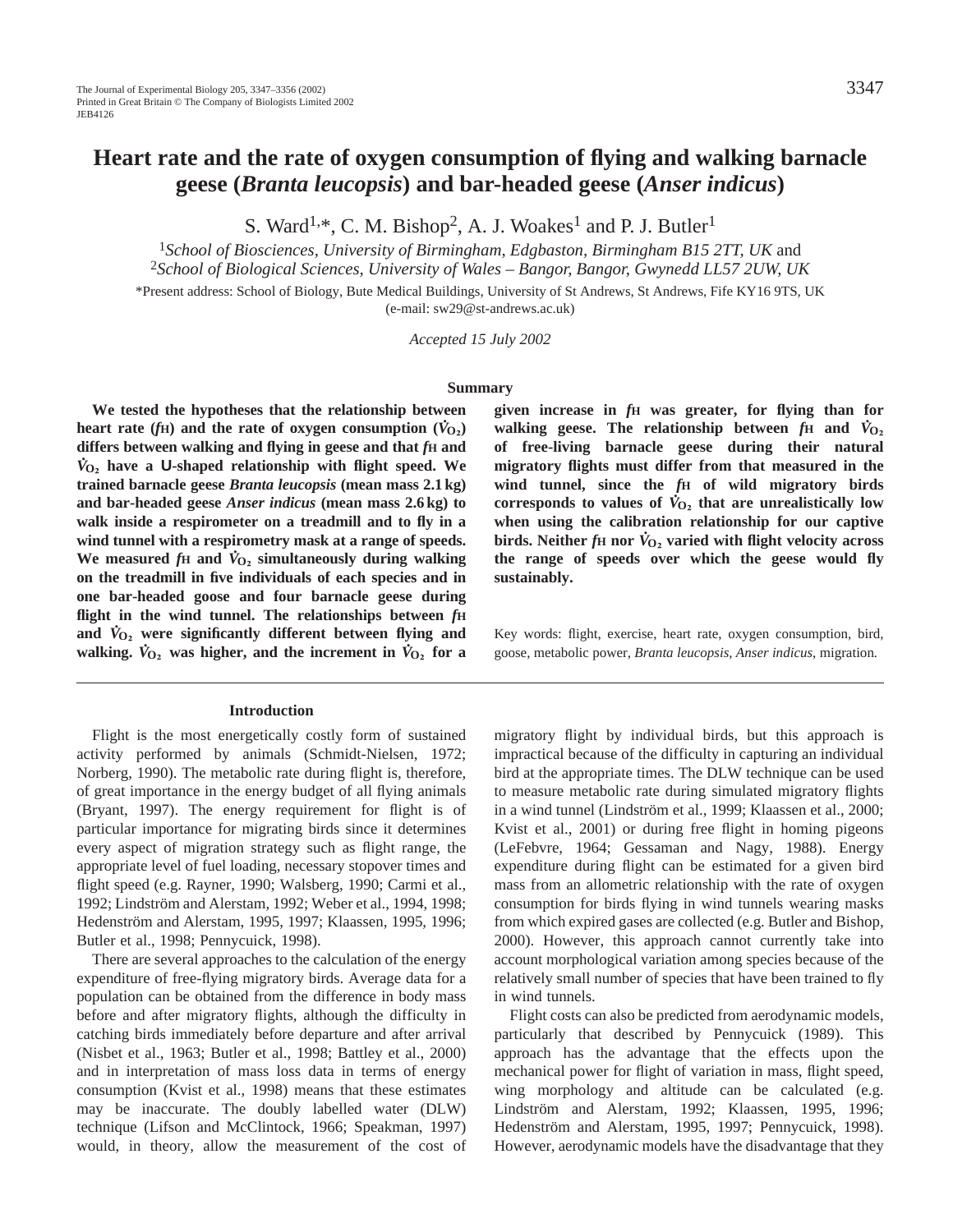# 3348 S. Ward and others

predict mechanical power, which represents only 10–23% of total metabolic power. Because the efficiency of the flight muscles is not well known (Kvist et al., 2001; Ward et al., 2001), it is currently difficult to make accurate predictions of metabolic flight costs from aerodynamic models. One of the predictions of most aerodynamic models is that flight costs should form a U-shaped curve with respect to flight speed (Rayner, 1979; Pennycuick, 1989), so examining the shape of the power–speed curve is one way of testing the accuracy of the predictions of aerodynamic models (e.g. Dial et al., 1997; Rayner and Ward, 1999; Kvist et al., 2001; Ward et al., 2001). The form of the metabolic power–speed curve has not previously been examined in relatively large birds such as geese.

Data on heart rate (*f*H) have been collected from freeliving barnacle geese (*Branta leucopsis*) during natural migration (Butler et al., 1998) and from captive-bred birds trained to fly behind a truck (Butler and Woakes, 1980). Although there is significant variation in *f*H during migratory flights, there was no change in *f*H, respiratory frequency or wingbeat frequency over a wide range of airspeed in the geese flying behind the truck. This raises the possibility that power input (determined by measuring the rate of oxygen consumption,  $\dot{V}_{\text{O}_2}$ ) may also be constant over a range of flight speeds in these birds. A preliminary study of barnacle geese (1.7 kg body mass) flying in front of a wind generator . succeeded in measuring mean  $f_H$  and mean  $V_{O_2}$  of 2–3 birds flying at a single speed  $(13 \text{ m s}^{-1})$ , demonstrating the feasibility of training this species to fly in a suitably large wind tunnel (Butler et al., 2000). The relationship between *V* <sup>O</sup>∑ and *f*<sup>H</sup> has previously been established for walking barnacle geese (Nolet et al., 1992), but this relationship does not predict realistic values of  $\dot{V}_{O_2}$  from measurements of *f*H made during natural migratory flights (Butler et al., 1998). . To determine whether the relationship between  $\dot{V}_{\text{O}_2}$  and  $f_{\text{H}}$ differs between walking and flying, or between captive and wild geese (or both), we measured the *f*H and  $\dot{V}_{O_2}$  of barnacle geese during walking on a treadmill and flight in a wind tunnel. We also studied bar-headed geese (*Anser indicus*) because the ability of this species to fly at high altitude during migration (up to 9 km, where the partial pressure of oxygen is 30% of that at sea level; Swan, 1961) and its different form of haemoglobin (Rollema and Bauer, 1979; Perutz, 1983) suggest that this species may have an unusual flight physiology. These are the first data of which we are aware on the detailed relationship between  $f$ <sup>H</sup> and  $\dot{V}_{O_2}$  during flight for any animal.

The aims of the present study were to measure *fH* and  $\dot{V}_{O_2}$ during walking and flying in two species of goose, to calibrate . the relationship between  $fH$  and  $V_{O_2}$  during these two forms of exercise and to test the hypotheses (i) that the relationship between *f*H and  $\dot{V}_{\text{O}_2}$  differs between flying and walking (Nolet et al., 1992; Butler et al., 2000) and (ii) that  $fH$  and  $V_{O_2}$ show U-shaped relationships with flight speed that reflect the changes in mechanical power predicted from most aerodynamic theories (Rayner, 1979; Pennycuick, 1989).

### **Materials and methods**

#### *Birds and training*

Eggs of barnacle geese [*Branta leucopsis* (Latham)] and bar-headed geese [*Anser indicus* (Bechstein)] were purchased from wildfowl collections in England and hatched in an incubator. The goslings (ten barnacle geese and eight barheaded geese) were imprinted on their human foster parent (S.W.) (Lorenz, 1970; Butler and Woakes, 1980).

The geese were flown in the wind tunnel during times that approximated to the migratory periods of their wild conspecifics in the autumn (in September and October, when the barnacle geese were 12–20 weeks old and the bar-headed geese were 14–22 weeks old) and in the following spring (in April and May, when the birds were 9–10 months old). We measured *f*H and  $\dot{V}_{O_2}$  during flights by both species in autumn and *f*H during flights by barnacle geese in spring. The geese were lifted into the air stream by the trainer at the start of each flight in the wind tunnel. Initially, the trainer had to stand in the flight section to stop the goslings from landing, but during flights in the spring it was possible to do this while standing out of the air stream at the side of the flight section. The position in which the goose flew relative to the trainer was categorised as position A (with the tail of the bird at least 1 m upwind of the trainer), position B (with the tail less than 1 m upwind of the trainer) or position C (with the trainer standing out of the air stream). Each bird was flown over as wide a range of sustainable flight speeds as was possible  $(14-20 \text{ m s}^{-1})$  for barnacle geese and  $16-21 \text{ m s}^{-1}$  for bar-headed geese). The range of flight speed of barnacle geese in the wind tunnel was similar to that recorded during natural migratory flight by barnacle geese (M. Green, personal communciation). We measured the  $\dot{V}_{O_2}$  of four barnacle geese (mean mass  $1.98\pm$ 0.10 kg) and two bar-headed geese (mean mass 2.66±0.15 kg) and the *f*H of six barnacle geese (mean mass 2.07±0.10 kg) and two bar-headed geese (mean mass 2.56±0.20 kg) during flight in the wind tunnel.

Five barnacle geese (mean mass  $1.99\pm0.12$  kg) and five bar-headed geese (mean mass 2.75±0.09 kg) (including the individuals that were flown in the wind tunnel) were trained to walk on a treadmill enclosed in a respirometry chamber. The treadmill experiments were conducted when the birds were 7–8 months old. All procedures followed Home Office guidelines for the use of animals in experiments in the UK.

### *Heart rate*

We recorded *f*H using custom-built loggers implanted into the abdomen (which logged the mean *f*H over 30 s intervals in barnacle geese and over 10 s intervals in bar-headed geese) or radio transmitters (which transmitted the electrocardiogram from two subcutaneous electrodes) taped to feathers on the back of the bird (Woakes et al., 1995). The procedure for abdominal implantation of heart rate loggers followed that used by Stephenson et al. (1986).

### *Walking and resting respirometry*

Measurements of gas exchange during walking were made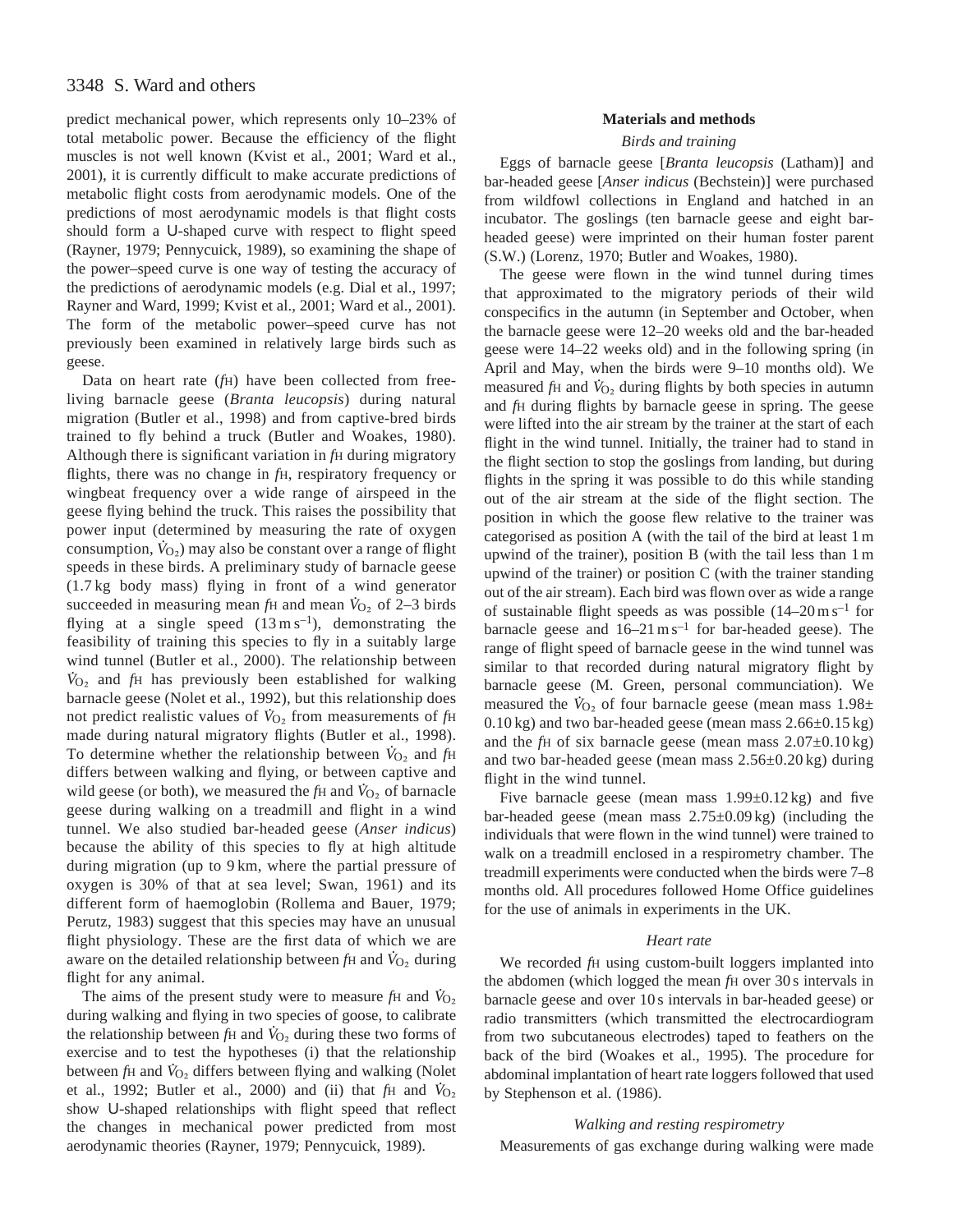by placing the goose inside a Perspex box (74 cm high  $\times$  58 cm long  $\times$  47 cm wide) that rested on a wooden frame on a variable-speed treadmill (Powerjog, Sports Engineering Ltd). The air in the chamber was mixed by three fans in a side compartment. Brush-style draught excluders minimised air leaks between the wooden frame and the treadmill belt. The flow rate that we used should replace 95% of the air in the chamber in 12 min. Data from the training sessions confirmed that stable levels of gas exchange were reached after 10–13 min of walking at each speed. Mean *f*H and gas exchange data from the final 5 min of the 18 min spent walking at each speed (i.e. after 13 min of walking at that speed) were taken to be representative of that walking speed. The geese walked in the treadmill respirometer at 8–12 speeds at approximately  $0.07 \text{ m s}^{-1}$  increments between 0.07 and 0.92 m s<sup>-1</sup>. Only one bird would walk at the full range of speeds. The order of the speeds at which each bird walked was determined randomly.

The extent to which the treadmill respirometer leaked when the belt was moving was determined by supplying oxygen-free dry nitrogen gas (BOC) into the chamber at  $11 \text{min}^{-1}$  (measured to  $\pm 0.0051$  min<sup>-1</sup> with a 1.21 min<sup>-1</sup> KDG 1100 rotameter) while air was pumped through the chamber at a rate similar to that used during the experiments with the geese (Fedak et al., 1981). The calculated values of gas exchange were adjusted to compensate for the loss of chamber gas.

Measurements of *f*H and the rates of gas exchange from resting birds were made overnight in the treadmill respirometer. Chamber air temperature was 19–21°C, within the thermoneutral zone for geese (Calder and King, 1974). Resting rates of gas exchange and *f*H were calculated from the lowest values when averaged over 5 min.

### *Mask respirometry*

Flying birds were fitted with a mask made from vacuumformed polyurethane (of mass 4.4 g for barnacle geese and 8.1 g for bar-headed geese) that covered the beak and forehead, but not the eyes, of the bird. The mask was attached by an elastic or lightweight leather strap round the back of the head that passed just below the base of the skull. Air was extracted from above the nostrils through a polyurethane tube (internal diameter 6.5 mm, external diameter 9 mm;  $46 \text{ g m}^{-1}$ ) that ran over the back of the bird from the top of the head. The mask had four round holes (each 1.5 mm in diameter) at the front and an oval hole (10 mm×5 mm for barnacle geese and 15 mm×8 mm for barheaded geese) underneath to allow air to enter. The trainer supported the tube  $1-1.5$  m from the head of the bird during flight to counteract most of the drag and weight of the tube.

#### *Respirometry equipment*

The air flow rate was  $48.1 \pm 0.41 \text{min}^{-1}$  STPD (mean  $\pm$  s.e.m.,  $N=112$ ) for walking and resting birds,  $71.0\pm0.91$  min<sup>-1</sup> STPD  $(N=30)$  for flying barnacle geese and  $75.9\pm1.01$  min<sup>-1</sup> (*N*=23) for flying bar-headed geese (KDG 2000 150lmin–1 rotameter, B105 Charles Austen pump). The rate of air extraction from the mask was great enough to prevent loss of exhaled gases because calculated  $V_{O<sub>2</sub>}$  did not change when the flow rate was decreased

by 10% during a sample of flights (paired *t*-tests, barnacle goose, *t*=0.29, *P*=0.8, *N*=8; bar-headed goose, *t*=2.2, *P*=0.2, *N*=3). Electronic sensors were used to measure the barometric pressure (Prosser) and the temperature and relative humidity (Farnell Electronic Services) of the air flow. A subsample  $(1.51 \text{min}^{-1})$  of air from the mask or chamber was pumped (Charles Austin Dymax 30) through silica gel to dry the air before passing through a paramagnetic oxygen analyser and an infrared carbon dioxide analyser (Servomex 1440). The output signals from the gas analysers, and the pressure, humidity and temperature sensors were passed through a purpose-built interface box to an analogto-digital converter unit (DAQ 500 or AT-MIO-16L card, National Instruments) and then to a computer (Dell Inspiron 7000 or Dell Dimension XPS P60). A customised computer program (written for LabVIEW, National Instruments) sampled the signals from the digital converter unit at 1000Hz and saved the mean values to a file every 10s. The gas analysers were calibrated at the start of each day by drawing oxygen-free dry nitrogen  $(BOC)$  at  $11$  min<sup>-1</sup> through the oxygen analyser or carbon dioxide  $(BOC)$  at  $11$  min<sup>-1</sup> through the carbon dioxide analyser (measured to the nearest  $0.0051$  min<sup>-1</sup>,  $1.21$  min<sup>-1</sup> rotameter, KDG 1100) into the system together with the flow of atmospheric air to be used during the experiment (Fedak et al., 1981). The lag between gases leaving the respirometry mask and reaching the gas analysers was 20s, at which time there was a step change in gas concentration because the volume of the mask was so small.

### *Respirometry calculations*

The rate of carbon dioxide production  $(\dot{V}_{CO_2})$  was calculated from: . .

$$
\dot{V}_{\text{CO}_2} = \dot{V}_{\text{STPD}}(F_{\text{CO}_2,\text{Out}} - F_{\text{CO}_2,\text{Amb}}),\tag{1}
$$

where  $\dot{V}_{\text{STPD}}$  is the equivalent flow rate of dry air through the mask or chamber at standard temperature and pressure and  $F_{\text{CO}_2,\text{Out}}$  and  $F_{\text{CO}_2,\text{Amb}}$  are the fractional concentrations of carbon dioxide in the outlet and ambient air, respectively. The . rate of oxygen consumption  $(\dot{V}_{O_2})$  was calculated from equation 3b of Withers (1977). On four occasions during experiments with walking bar-headed geese and once during a resting measurement with a barnacle goose, the data from the carbon dioxide analyser were lost as a result of equipment . failure. For these experiments, we calculated  $V_{\text{O}_2}$  from equation 3a of Withers (1977), where the respiratory exchange ratio (RER) was assumed to be the mean value measured in the other birds (0.78). This procedure would introduce an error . of less than 1% into the calculated  $V_{O<sub>2</sub>}$  (Koteja, 1996), given the measured variation in RER. Metabolic power (W) was . calculated from  $\dot{V}_{O_2}$  using the calorific value of oxygen that corresponded to the measured RER (Brody, 1945).

#### *Wind tunnel*

The open-circuit wind tunnel in which the geese were flown was powered by a 170 kW Thrige–Scott direct-current motor driving a Kiloheat RZR 13-1600 centrifugal fan (diameter 1.6 m, with backward curved impellers). The air from the fan passed through a 4.5 m×4.5 m settling area, three fine-mesh screens and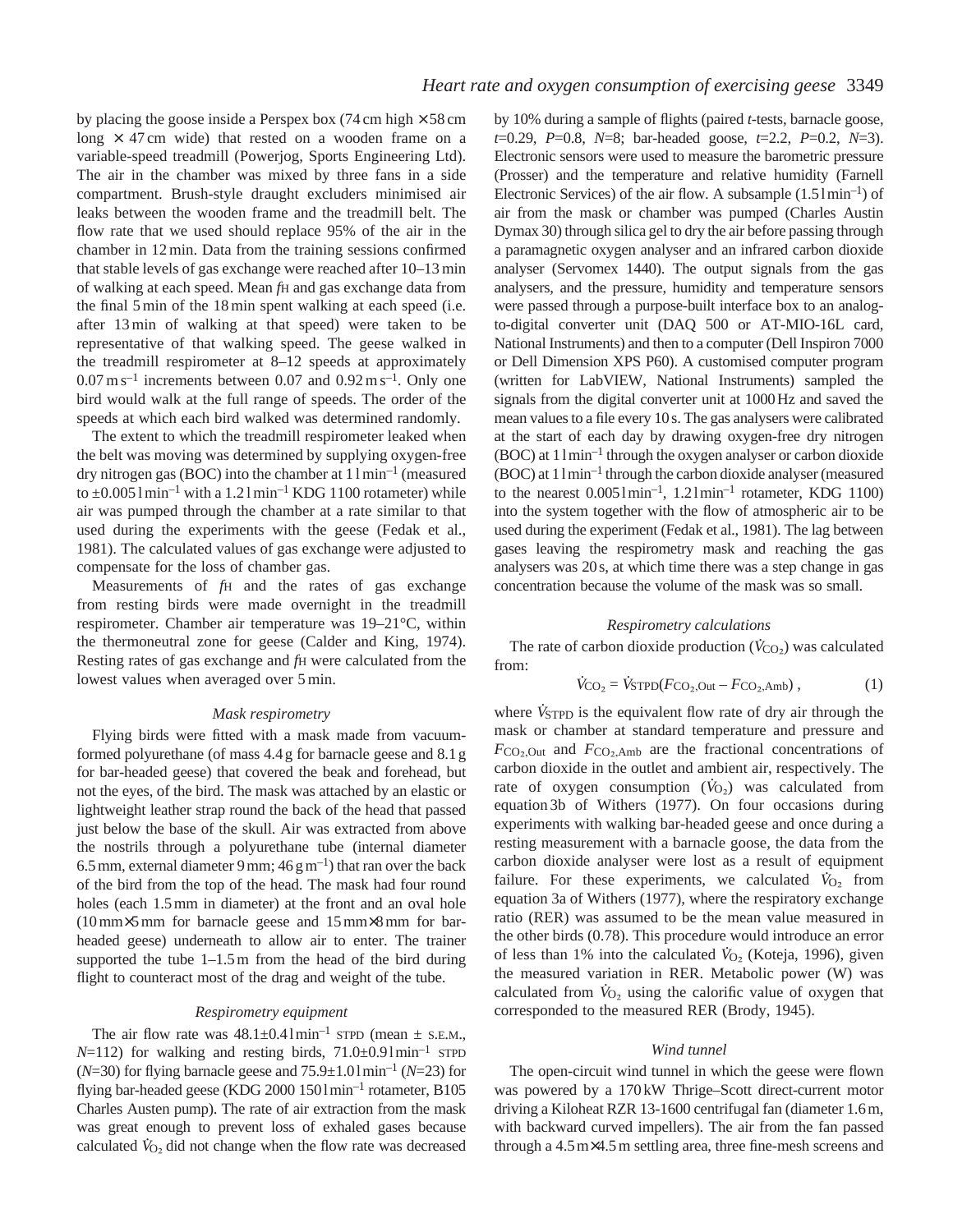

a honeycomb before gradual contraction into the octagonal flight section (cross-sectional area  $4.25 \,\mathrm{m}^2$ ) at the exhaust opening of the solid-walled tunnel, 19 m downwind of the fan (Fig. 1). The flight section (3.06 m long  $\times$  2.10 m high  $\times$  2.50 m wide) was enclosed by nylon mesh to prevent the bird from leaving the air stream. The birds were prevented from flying upwind from the flight section by a 2 cm square plastic (0.5 mm diameter) mesh and from leaving the flight section downwind by a 6 cm square plastic (6 mm diameter) mesh. Air was drawn into the wind tunnel from outside the building, so air temperature (14.9±2.3°C, mean ± S.D., range 10.5–19.0°C, *N*=187 flights), relative humidity  $(62\pm14\% , \text{ mean } \pm \text{ s.D., range})$ 42–89%, *N*=187 flights) and barometric pressure (100.4±1.0 kPa, mean ± S.D., range 97.2–101.7 kPa, *N*=187 flights) in the flight section were determined by prevailing environmental conditions.

The air speed and root-mean-square longitudinal turbulence in the flight section of the wind tunnel were determined using a hot-wire anemometer (Dantec 55P01) from which the output passed through a signal-conditioning card to an eightchannel 16-bit analog-to-digital converter (Io-tech 488/ADC) and then to a Macintosh G3 computer. Turbulence and mean air speed were sampled for 40 s at 200 Hz during each measurement. The output from the hot-wire anemometer was calibrated between 10 and  $19 \text{ m s}^{-1}$  against a propeller anemometer (Schiltnecht) and the pitot tube that was used routinely to set wind tunnel air speed. The discrepancy in the cross-calibration was 0.3% (range 0–0.4%) ( $N=10$  speeds at  $1 \text{ m s}^{-1}$  increments between 10 and  $19 \text{ m s}^{-1}$ ), so all three instruments were assumed to provide accurate readings.

Variations in air speed and turbulence in the flight section, but without the upwind mesh in place, were measured with the hot-wire anemometer at points 0.21 m apart horizontally and 0.18 m apart vertically on a grid perpendicular to the direction of air flow. The grid was a maximum of 11 points wide and nine points deep. The centre of the grid was 1.23 m from the floor of the flight section. The longitudinal and

lateral centres of the grid were centred on the flight section, 1.53 m from either end and 1.25 m from either side. Air speed and turbulence were also measured in the centre of the grid at  $2 \text{ m s}^{-1}$  increments at speeds between  $8 \text{ m s}^{-1}$  and  $20 \text{ m s}^{-1}$ .

Air speed  $(17.9 \pm 0.01 \text{ m s}^{-1})$ , mean  $\pm$  s.D., *N*=93) did not vary systematically over the cross section of the flight section of the wind tunnel. Root-mean-square longitudinal turbulence at an air speed of 17.9±0.01ms–1 was 0.82±0.03% (*N*=35 points) in the central part of the flight section in which the geese flew (Fig. 2). Turbulence increased towards the walls of the flight section to 2.46±0.18% (*N*=29 points) between 0.5 and 0.3m from the walls,



Fig. 2. The root-mean-square longitudinal turbulence (%) at each point on a cross section through the flight section of the wind tunnel. The measurements were made across an array of points centred 1.23 m from the floor and 1.53 m from either end of the flight section at an air speed of  $17.88\pm0.01$  m s<sup>-1</sup>.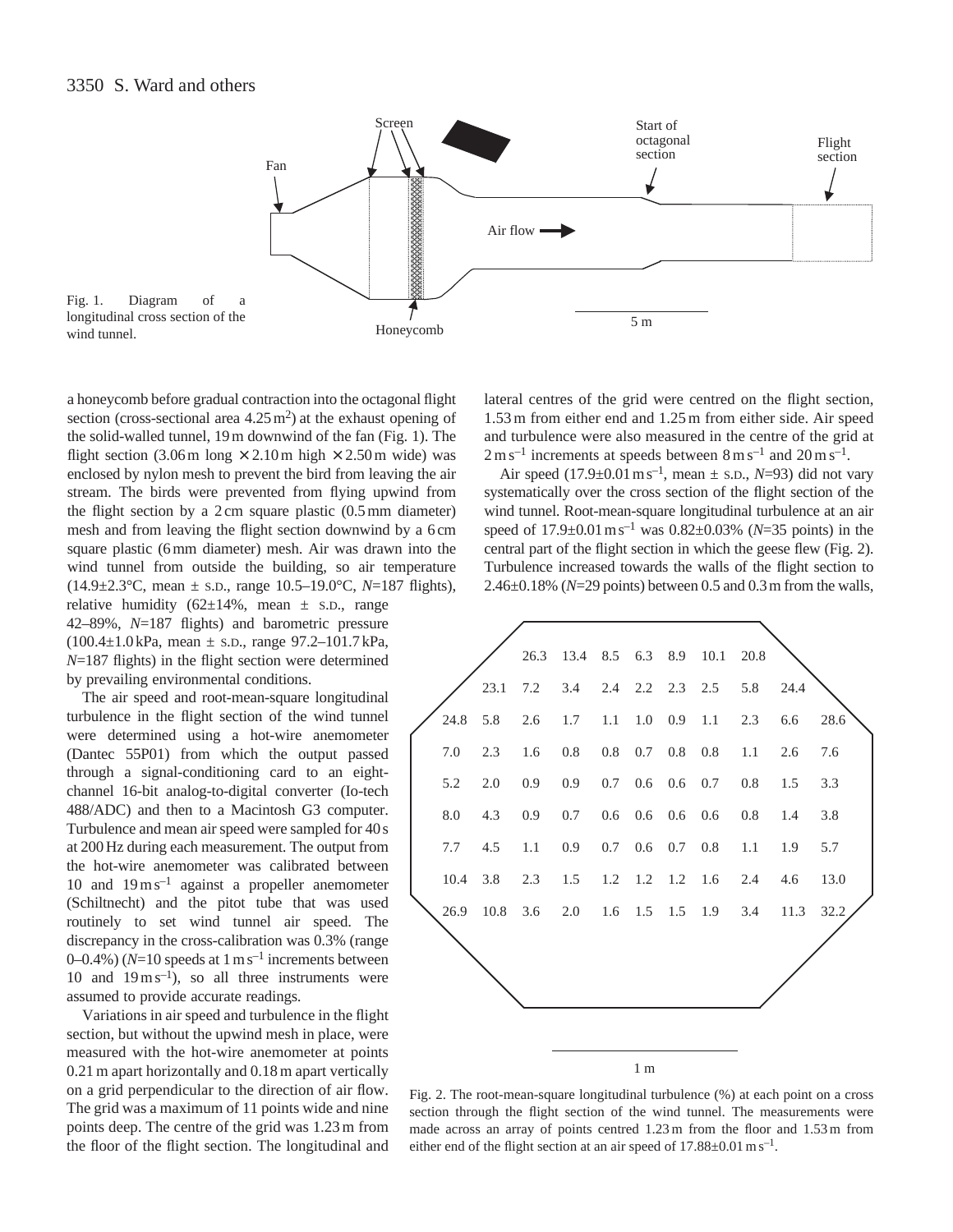7.92±0.60% (*N*=21 points) between 0.3 and 0.1m from the walls and 25.89±1.14 (*N*=8 points) less than 0.1m from the walls. Turbulence was  $0.6-0.9\%$  at air speeds between 8.5 and 21 m s<sup>-1</sup> in the centre of the area in which the birds flew.

The equivalent air speed in the flight section was calculated from dynamic pressure following Pennycuick et al. (1996). Dynamic pressure was measured using a manometer connected to a pitot tube that projected 1.0 m vertically down into the air flow at the upwind end of the flight section. The pitot tube and manometer measured air speed with a precision of $\pm 0.05$  m s<sup>-1</sup> and an accuracy of 0.3±0.1% (see cross-calibration of instruments described below).

#### *Statistical analyses*

Statistical tests were carried out with the assistance of Minitab (version 12.22, Minitab Inc.) following Zar (1996). The coefficients of determination  $(r^2)$  of linear regression relationships and double-logarithmic regression relationships (equivalent to power curves) between  $\dot{V}_{O_2}$  and  $f_H$  were compared to determine which form better described these relationships. The coefficients of determination differed by less than 0.02 in all cases, with neither linear nor power relationships providing consistently greater coefficients of determination. Either linear or power relationships could therefore be used to describe the data. We present the linear relationships calculated by least-squares regression. We used mean *f*H and mean  $\dot{V}_{\text{O}_2}$  measured during entire 3–45 min flights or mean  $fH$  and mean  $\dot{V}_{O_2}$  during the last 5 min of an 18 min walking period on the treadmill at a given speed as independent data in our analyses of the relationships between . *fH* and  $V_{\text{O}_2}$ . We obtained most data on the relationship between  $f$ H and  $\dot{V}_{O_2}$  during flight from one bird for each species. We calculated the 95% prediction intervals of the relationships . between *f*H and  $V_{\text{O}_2}$  during flight and the SE of the predicted *V* <sup>O</sup>∑ for a given value of *f*<sup>H</sup> during flight following equation 16.29 of Zar (1996). We assessed whether simultaneous . measurements of  $fH$  and  $\dot{V}_{O_2}$  from four flights by three additional barnacle geese were consistent with the relationship . between  $fH$  and  $\dot{V}_{O_2}$  for the individual of that species from which we had most data by determining whether the data from the additional birds fell within the 95% prediction intervals of the relationship.

We used analysis of covariance (ANCOVA) to test whether the slopes and intercepts of the relationships between *f*H and . *V* <sup>O</sup>∑ during walking on the treadmill varied among birds (sections 17.4 and 17.5 in Zar, 1996). Since the slopes of the relationships did not vary significantly among birds, we used a single regression equation with a common slope and a common intercept to describe the relationship (Zar, 1996).

Analysis of variance (ANOVA) was used to examine the effects of more than one factor upon a dependent variable. Factors that did not contribute significantly to a model were eliminated until only those factors that explained a significant amount of variation in the dependent variable remained in the model. We used *t*-tests to analyse the effect of two alternative factors upon a dependent variable. Two-tailed tests of statistical significance were applied in all analyses. Differences with *P*<0.05 were regarded as significant. Values are presented as means ± S.E.M. unless stated otherwise. Mean values across birds are means of the mean values for each bird.

## **Results**

### *Heart rate and rate of oxygen consumption in resting and walking geese*

The lowest *f*H and  $\dot{V}_{\text{O}_2}$  of all the birds during resting overnight in the thermoneutral zone were measured in the early hours of the morning. The mean minimum  $fH$  and  $V_{O_2}$  of barnacle geese ( $N=5$  birds) were  $113 \pm 11$  beats min<sup>-1</sup> and  $25.3 \pm 2.1$  ml min<sup>-1</sup> (equivalent to  $12.8 \pm 1.1$  ml kg<sup>-1</sup> min<sup>-1</sup>). The mean minimum  $fH$ of bar-headed geese  $(N=3 \text{ birds})$  was  $104\pm7 \text{ beats min}^{-1}$  and the mean minimum  $\dot{V}_{\text{O}_2}$  was 32.6±1.8mlmin<sup>-1</sup> (equivalent to  $12.6 \pm 1.1$  ml kg<sup>-1</sup> min<sup>-1</sup>).

 $\overline{C}$ . The slopes of the relationships between  $\dot{V}_{O_2}$  and  $f_H$  during walking on the treadmill did not vary among individuals of the same species for barnacle geese or bar-headed geese (Fig. 3). The relationship between  $\dot{V}_{\text{O}_2}$  and  $f_{\text{H}}$  during walking on the treadmill was: .

$$
\dot{V}_{\text{O}_2} = 0.32 \text{fH} - 11.0 \tag{2}
$$

for barnacle geese and:

$$
\dot{V}_{\text{O}_2} = 0.41 \text{fH} + 2.9 \tag{3}
$$

for bar-headed geese (Fig. 3). The relationship between *f*H and . *V* <sup>O</sup>∑ during walking did not differ between the barnacle geese in the current study and those studied by Nolet et al. (1992) (ANCOVA, *P*=0.2).

# *Influence of the presence of a trainer upon heart rate and the rate of oxygen consumption during flight in the wind tunnel*

The *f*H of barnacle geese flying in the wind tunnel without a mask in autumn was lower when the birds flew less than 1 m from the trainer (position B) than when they flew more than 1 m from the trainer (position A) (*t*-test,  $t_{48}=2.3$ , *P*=0.03). The *f*H and  $\dot{V}_{O_2}$  of barnacle geese during flight with a mask in autumn were also greater during flight in position A than in position B (ANOVA,  $f$ H, position,  $F_{1,15}=9.3$ , *P*=0.01; bird, *F*<sub>3,15</sub>=4.4, *P*=0.03; *V*<sub>O2</sub>, position, *F*<sub>1,29</sub>=37.1, *P*<0.001; bird, *F*4,29=11.2, *P*<0.001). The data from barnacle geese during flight in the wind tunnel in spring, when the birds flew while the trainer stood out of the air flow (position C), demonstrate that *f*H did not vary between flight in position C and that in position A ( $t$ -test,  $t_1$ <sup>0=0.5,  $P$ =0.6). The  $f$ H of</sup> bar-headed geese during flight without a mask and the  $\dot{V}_{O_2}$ and the *f*H of bar-headed geese during flight with a mask in autumn did not vary with flight position relative to the trainer  $(t$ -tests,  $P > 0.5$ ).

Only data from flights during which costs were not reduced by flying close to the trainer (i.e. flights in position A) were used to calculate *f*H and gas exchange rates typical of unassisted flight in the wind tunnel in autumn and to examine the relationship between flight costs and flight speed in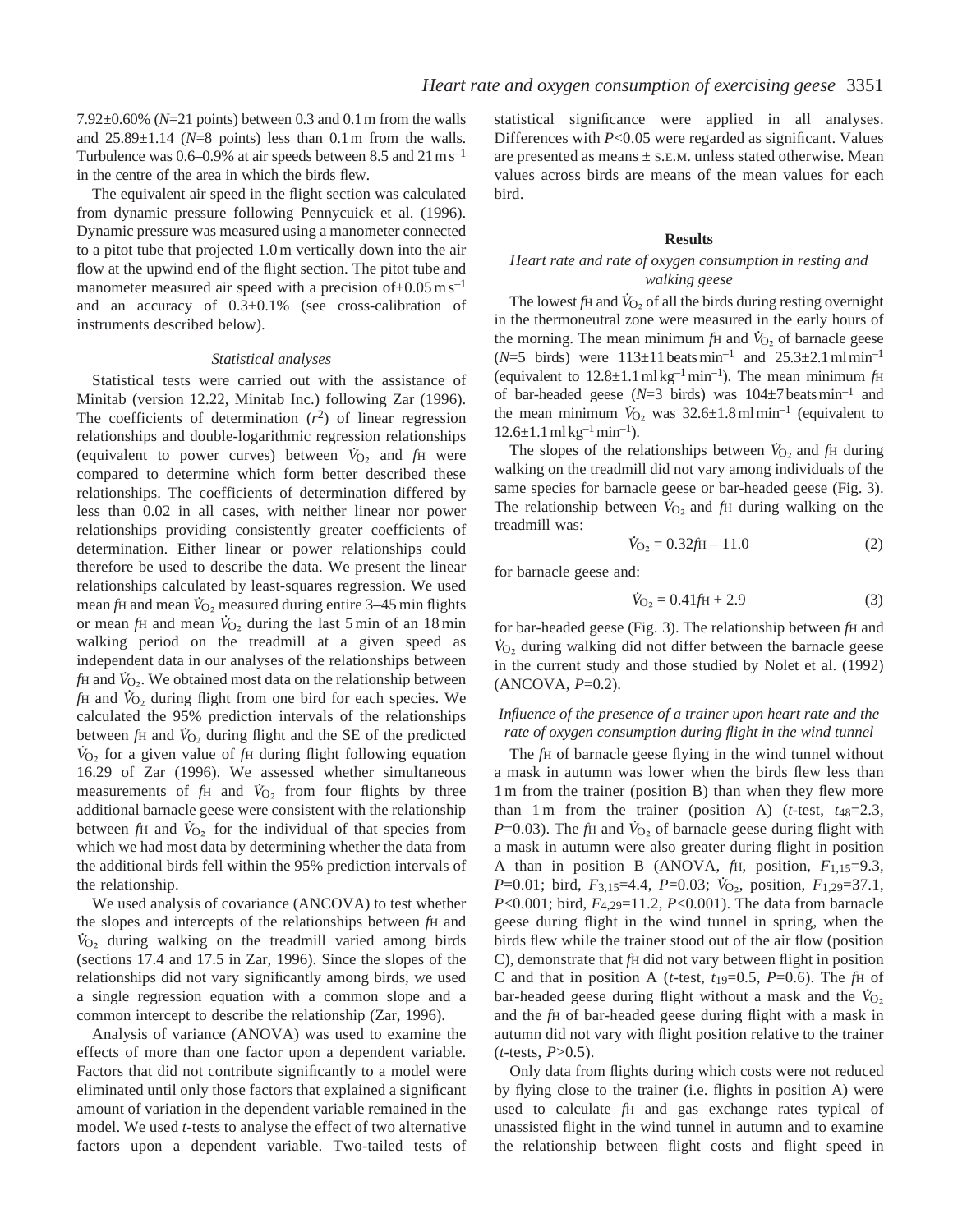Fig. 3. Linear relationships between  $\dot{V}_{\text{O}_2}$  and *f*H of (A) barnacle geese and (B) bar-headed geese walking on a treadmill and flying in a wind tunnel. The filled circles show data from a single bird of each species from which most data on the relationships between *f*H and  $\dot{V}_{\text{O}_2}$  were obtained during flight ( $\dot{N}=12$  flights by barnacle goose B-B and 11 flights by bar-headed goose BH-O). The open symbols show data from other birds. Different symbols indicate different birds (8–12 points for each of four additional individuals of each species for walking and four flights by three additional barnacle geese). The thick solid lines show the common relationships between . *fH* and  $\dot{V}_{O_2}$  during walking [barnacle geese, *V*<sub>O2</sub>=(0.32±0.03)*f*H-(11.0±7.1), *r*<sup>2</sup>=0.70; ANCOVA, *f*H, *F*1,49=91.9, *P*<0.001; slope, *F*4,49=1.9, *P*=0.1; intercept, *F*4,49=13.1, *P*<0.001; bar-headed geese, .  $\dot{V}_{\text{O}_2} = (0.41 \pm 0.02) f_{\text{H}} + (2.9 \pm 5.2),$   $r^2 = 0.91;$   $f_{\text{H}},$ *F*1,53=270.5, *P*<0.001; slope, *F*4,53=2.3, *P*=0.08; intercept,  $F_{4,53}=13.6$ ,  $P<0.001$ ]. The thin solid lines show the relationships between  $fH$  and  $\dot{V}_{O_2}$  during walking and flight by barnacle goose B-B [walking, *V* <sup>O</sup>∑=(0.47±0.08)*f*H–(35.9±15.0), *r*2=0.78, *P*<0.001,  $N=11$ , obscured by thick solid line; flight, *V* <sup>O</sup>∑=(1.42±0.21)*f*H–(304.4±95.2), *r*2=0.82, *P*<0.001,  $N=12$ ] and bar-headed goose BH-O [walking,  $V_{\text{O}_2} = (0.35 \pm 0.04) f_{\text{H+}}$  (12.1±8.2),  $r^2 = 0.88$ ,  $P < 0.001$ ,  $N=13$ ; flight,  $\dot{V}_{\text{O}_2} = (1.97 \pm 0.22) f \text{H} - (467.5 \pm 100.3)$ , *r*2=0.90, *P*<0.001, *N*=11]. The broken lines show the 95% prediction intervals for the relationships . between  $\dot{V}_{\text{O}_2}$  and *f*H during flight for barnacle goose B-B and bar-headed goose BH-O.

barnacle geese. Data from flights during which barnacle geese flew less than 1 m from the trainer (position B) were used to provide greater variation in flight costs for the calibrations of *f*H against *V* <sup>O</sup>∑ during flight. The *f*<sup>H</sup> value of two barnacle geese during flight in positions A or C did not vary among birds  $(P=0.6)$  but was greater in the spring than in the autumn (ANOVA, *F*1,26=20.5, *P*<0.001).

#### *Respiratory exchange ratio*

The respiratory exchange ratio (RER) declined steadily during flights by both species. The mean RER of barnacle geese was  $1.01 \pm 0.02$  ( $N = 34$  flights by five birds) during the first minute of flight and declined steadily to 0.80±0.03 (*N*=10 flights by three birds) after 10 min of flight. The mean RER of bar-headed geese was 0.98±0.02 (*N*=23 flights by two birds) during the first minute of flight, 0.89±0.02 (*N*=14 flights by two birds) after 10 min of flight and  $0.68\pm0.01$ (*N*=10) between 50 and 60 min of a flight by one bird that flew for 61 min.



*Relationships between flight speed and heart rate and the rate of oxygen consumption during flight*

There was no significant relationship between flight speed and *f*H during flight without a mask or between flight speed and *V* <sup>O</sup>∑ during flight with a mask in either species of goose [regression with flight speed as the independent variable, ANOVA with flight speed as a factor or multiple regression with (flight speed)<sup>-1</sup> and (flight speed)<sup>2</sup> as the independent variables (as might be expected if variation in  $fH$  or  $V_{O_2}$ paralleled that in mechanical power; Ward et al., 2001), *P*>0.08, Fig. 4].

# *Relationship between the rate of oxygen consumption and heart rate during flight*

Variation in *fH* followed that in  $\dot{V}_{O_2}$  within flights during which the position of the bird relative to the trainer changed during the flight (Fig. 5). We used the mean  $f<sup>H</sup>$  and the mean  $V_{O_2}$  from each flight by barnacle goose B-B (1.8 kg) and barheaded goose BH-O (2.8 kg) to calculate the relationship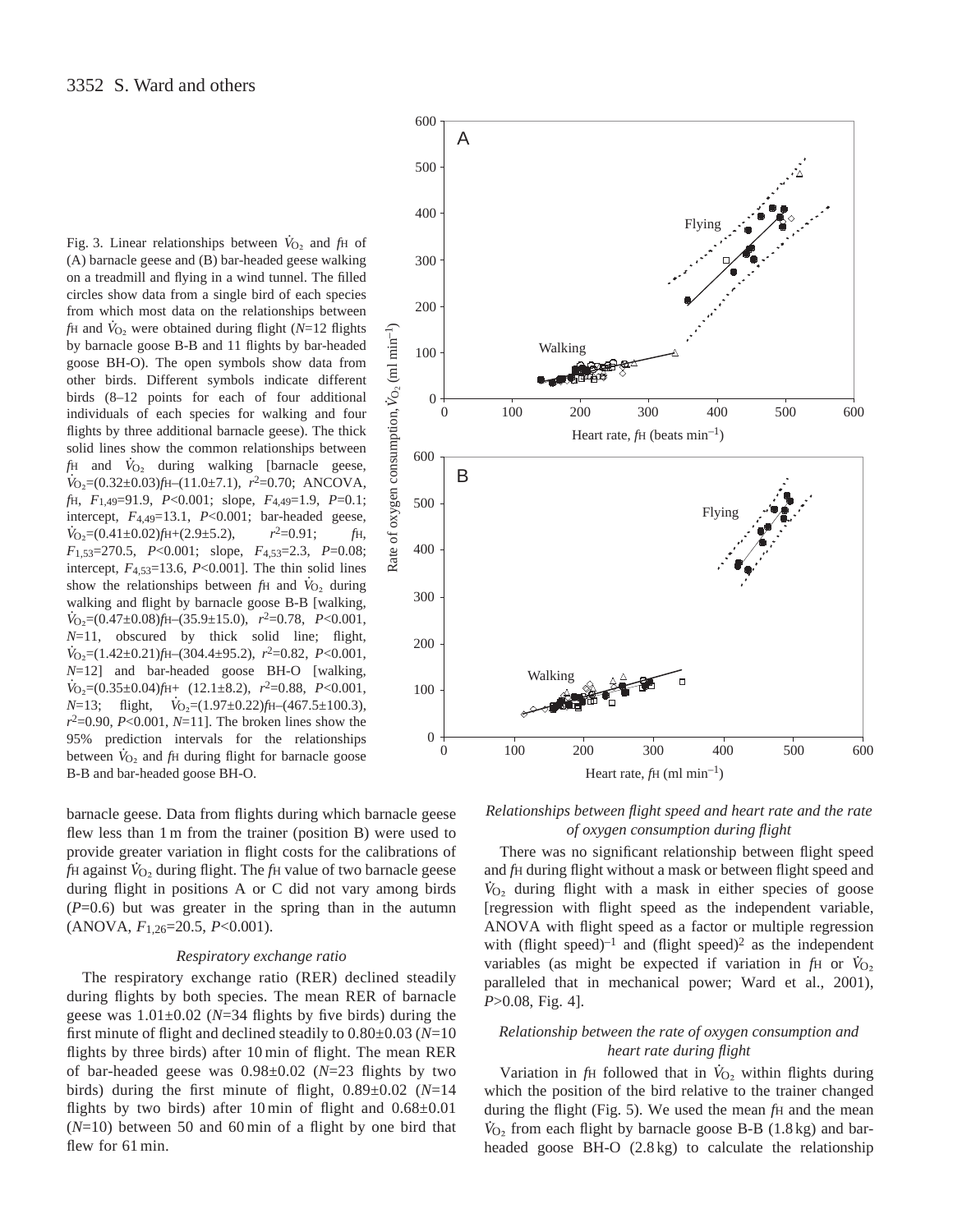between  $\dot{V}_{\text{O}_2}$  and *f*H during flight for the single bird of each species for which we had data from sufficient flights to perform this analysis (Fig. 3). The relationship between  $\dot{V}_{O_2}$  and  $f_H$ during flight was:

$$
\dot{V}_{\text{O}_2} = 1.42 \text{ft} - 304.4 \tag{4}
$$

for barnacle goose B-B and:

$$
\dot{V}_{\text{O}_2} = 1.97 \text{ft} - 467.5 \tag{5}
$$

for bar-headed goose BH-O (Fig. 3). Measurements of  $\dot{V}_{\text{O}_2}$  and *f*H from four flights by an additional three barnacle geese  $(2.1\pm0.1 \text{ kg})$  fell within the 95% prediction intervals of the relationship determined for barnacle goose B-B (Fig. 3A).

### *Rate of oxygen consumption during flight without a mask*

We used the difference in *f*H, measured during flight by the same bird with and without a mask to account for the effect of carrying the respirometry mask and associated tubing upon  $V_{O_2}$ . The mean  $f_H$  of barnacle goose B-B during flight with a mask in autumn in positions in which flight costs were not reduced by proximity to the trainer was  $479\pm8$  beats min<sup>-1</sup> (*N*=6 flights), equivalent to a mean  $\dot{V}_{\text{O}_2}$  of 374±28 ml min<sup>-1</sup> (equation 4). The mean *f*H of the same bird during flight under the same conditions but without a mask was 12% lower  $(423\pm15 \text{ beats min}^{-1})$  $N=12$  flights), equivalent to a mean  $\dot{V}_{O_2}$  of  $295\pm29$  ml min<sup>-1</sup> (21% lower than that during flight with a mask). The mean *f*H of bar-headed goose BH-O during flight without a mask was  $434\pm9$  beats min<sup>-1</sup>, 6% lower than that during flight with a mask  $(461\pm8 \text{ beats min}^{-1})$ . The relationship between  $V_{\text{O}_2}$  and  $f_{\text{H}}$  for bar-headed goose BH-O (equation 5) predicted a mean  $\dot{V}_{O_2}$  during flight without a mask of  $388\pm21$  ml min<sup>-1</sup>, which is 12% lower than that during flight with a mask  $(441 \pm 20 \text{ ml min}^{-1}).$ 

The mean  $\dot{V}_{O_2}$  of barnacle goose B-B during flight without a mask is equivalent to  $168 \pm 12 \,\text{ml} \,\text{kg}^{-1} \,\text{min}^{-1}$ , 12±1 times resting metabolic rate measured at night in the same bird and 18±1 times basal metabolic rate (calculated on a mass-specific basis from Nolet et al., 1992), or  $102 \pm 7$  W ( $N=12$  flights). The mean value of  $388\pm21$  ml min<sup>-1</sup> for the  $\dot{V}_{\text{O}_2}$  of bar-headed goose BH-O during flight without a mask is equivalent to  $138\pm6$  ml kg<sup>-1</sup> min<sup>-1</sup>,  $12\pm1$  times resting metabolic rate measured at night in the same bird, or 135±6 W (*N*=19 flights).

# *Comparison of the relationship between heart rate and the rate of oxygen consumption during walking and flying*

The relationships between  $\dot{V}_{\text{O}_2}$  and  $f_{\text{H}}$  had steeper slopes and lower intercepts during flight than during walking in the barnacle goose and the bar-headed goose for which we had sufficient data to perform the analysis (ANCOVA, barnacle goose B-B, intercept, *F*1,22=9.2, *P*=0.007; slope, *F*1,22=7.9, *P*=0.01; bar-headed goose

BH-O, intercept, *F*1,23=42.2, *P*<0.001; slope, *F*1,23=87.3, *P*<0.001; Fig. 3).

### **Discussion**

#### *Effects of the trainer during flight in a wind tunnel*

The reduction in the  $\dot{V}_{O_2}$  and  $f_H$  of barnacle geese when birds flew less than 1 m from the trainer (position B) compared with that during flight when they were more than 1 m from the trainer or when the trainer stood out of the air stream was presumably due to areas of rising air and/or increased pressure that the geese were able to use to reduce their flight costs when they flew close to the trainer. The wingbeat amplitude of barnacle geese (measured from video images taken from downwind of the birds; S. Ward, unpublished data) was also reduced during flight in position B. Since mechanical



Fig. 4. Variation with respect to flight speed in (A) *f*H of barnacle geese (triangles, *N*=56 flights by seven birds) and bar-headed geese (circles, *N*=29 flights by two birds) flying in a wind tunnel without a respirometry mask and . (B)  $V_{O_2}$  of barnacle geese (triangles,  $N=11$  flights by two birds) and barheaded geese (circles, *N*=11 flights by one bird) flying in a wind tunnel with a respirometry mask. The data from barnacle geese are from flights during . which the  $f$ H and  $\dot{V}_{O_2}$  were not reduced as a result of the bird flying close to the trainer.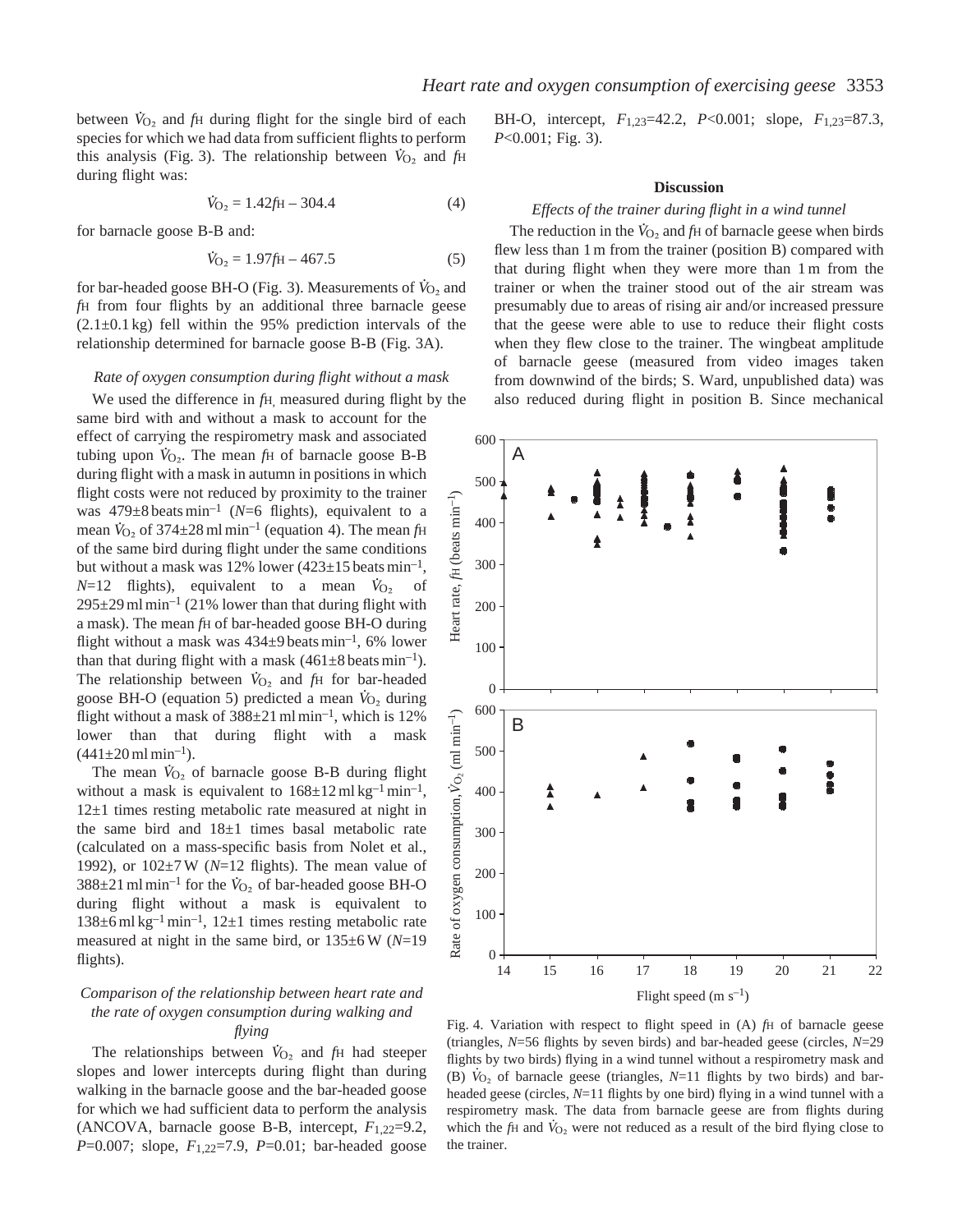power during flight is proportional to wingbeat amplitude (Pennycuick, 1975; Rayner, 1979, 1993), the reduction in wingbeat amplitude during flight in position B suggests a mechanism by which mechanical power (and hence metabolic power,  $\dot{V}_{\text{O}_2}$  and  $f_{\text{H}}$ ) could be reduced during flight close to the trainer.

# *Relationships between heart rate, the rate of oxygen consumption and flight speed*

Neither *fH* nor  $\dot{V}_{O_2}$  showed the U-shaped relationship with flight speed that might be expected if the general relationship between mechanical power and speed predicted by most aerodynamic models (Rayner, 1979; Pennycuick, 1989; Rayner and Ward, 1999) were reflected in variation in metabolic power (Fig. 4). However, the predicted mechanical power based on one aerodynamic model (model 1A of Pennycuick, 1989) also had an almost flat relationship with flight speed for the speed range in which our geese were prepared to fly, so our data are consistent with the predictions from this particular aerodynamic model and with the measurements of the *f*H of barnacle geese flying behind a truck (Butler and Woakes, 1980). This result suggests that further measurements of *f*H in geese that aim to elucidate any changes in metabolic rate during flight with respect to flight speed in a wind tunnel may not be useful because any such changes are likely to be small in relation to other sources of variation in *fH* or  $\hat{V}_{O_2}$  over the range of flight speed at which the geese would fly. Lack of dependence of aerobic metabolic rate upon sustainable flight speed in geese also leads to the prediction that migratory flights should be conducted towards the upper end of the speed range to minimise time and energy constraints. However, there is great variability in the *f*H of barnacle geese during migration (Butler et al., 1998) that we are not currently able to explain in relation to possible changes in the energetic cost of flight, although in the short term they could be associated with descent or periods of gliding and in the long term with changes in body mass and/or physiology.

# *Prediction of the flight costs of wild migratory barnacle geese*

The slope of the relationship between  $fH$  and  $\dot{V}_{O_2}$  was greater and the intercept was lower for flying than for walking geese of both species (Fig. 3). Predictions of  $V_{\text{O}_2}$  during flight in the wind tunnel based on the relationship between *f*H and  $V_{\text{O}_2}$  for the same bird during walking would underestimate measured  $\dot{V}_{\text{O}_2}$  during flight by 38–54% for barnacle goose B-B and by 54–65% for bar-headed goose BH-O. The error in . . predicting  $\dot{V}_{\text{O}_2}$  during flight from the  $f_H/\dot{V}_{\text{O}_2}$  relationship that is appropriate during walking varies with *f*H . because the relationships between  $fH$  and  $\dot{V}_{O_2}$  for walking and flying geese diverge with increasing *fH* (Fig. 3). It is therefore not possible to calculate  $V_{Q_2}$ during flight using a relationship between *f*H and  $\dot{V}_{O_2}$ derived from walking birds in combination with a

simple correction term. These data confirm the suggestion (Nolet et al., 1992; Butler et al., 2000) that the  $\dot{V}_{O_2}$  of wild migratory geese cannot be predicted from *f*H and a calibration between  $f$ H and  $\dot{V}_{O_2}$  during walking. The measurements and predictions were made in the same individuals in the current study, so our results are not confounded by potential physiological differences between individuals or among the groups of captive and free-living geese. The greater change in . *V* <sup>O</sup>∑ for a given change in *f*<sup>H</sup> during flight than during walking is likely to be related to a greater cardiac stroke volume (Bishop and Butler, 1995; Butler et al., 1998). In addition, the flight muscles of barnacle geese have a much greater mass and aerobic capacity than their leg muscles (Bishop et al., 1995, 1996). Thus, flying geese would be expected to be able to extract more oxygen from the blood per heart beat than walking birds (Butler et al., 1977), leading to the observed greater  $\dot{V}_{\text{O}_2}$ , and greater rise in  $\dot{V}_{\text{O}_2}$  for a given increase in  $f_{\text{H}}$ , during flight.

The mean *f*H of wild barnacle geese was 317 beats min<sup>-1</sup> at the start of the autumn migratory flight in Svalbard, falling to a minimum of  $226$  beats min<sup>-1</sup> when the birds were approximately 70% of the way through their migration (Butler et al., 1998). The . relationship between *f*H and  $\dot{V}_{O_2}$  measured during flight in a wind tunnel in the autumn in barnacle goose B-B predicted that these . values of  $fH$  would correspond to mean  $\dot{V}_{O_2}$  values of  $144\pm40$  ml min<sup>-1</sup> at the start of migration and  $15\pm55$  ml min<sup>-1</sup> when the birds are 70% of the way through migration. The latter mean value of  $V_{\text{O}_2}$  is clearly impossible, and even the mean value from the start of the migration represents 48% of the  $\dot{V}_{O_2}$ calculated from the heart mass of migratory barnacle geese (Butler et al., 1998) or 49% of the mean  $\dot{V}_{O_2}$  predicted from  $f_H$ during flight without a mask in the wind tunnel. Our calibration of the relationship between the *f*H and  $\dot{V}_{O_2}$  of captive geese flying in the wind tunnel cannot therefore be used directly to calculate the  $V_{O<sub>2</sub>}$  of wild migratory geese from measurements of their *f*H.



Fig. 5. *f*H (circles) and  $\dot{V}_{O_2}$  (triangles) during a 10 min flight by barnacle goose B-B during which the bird flew progressively closer to the trainer during the flight.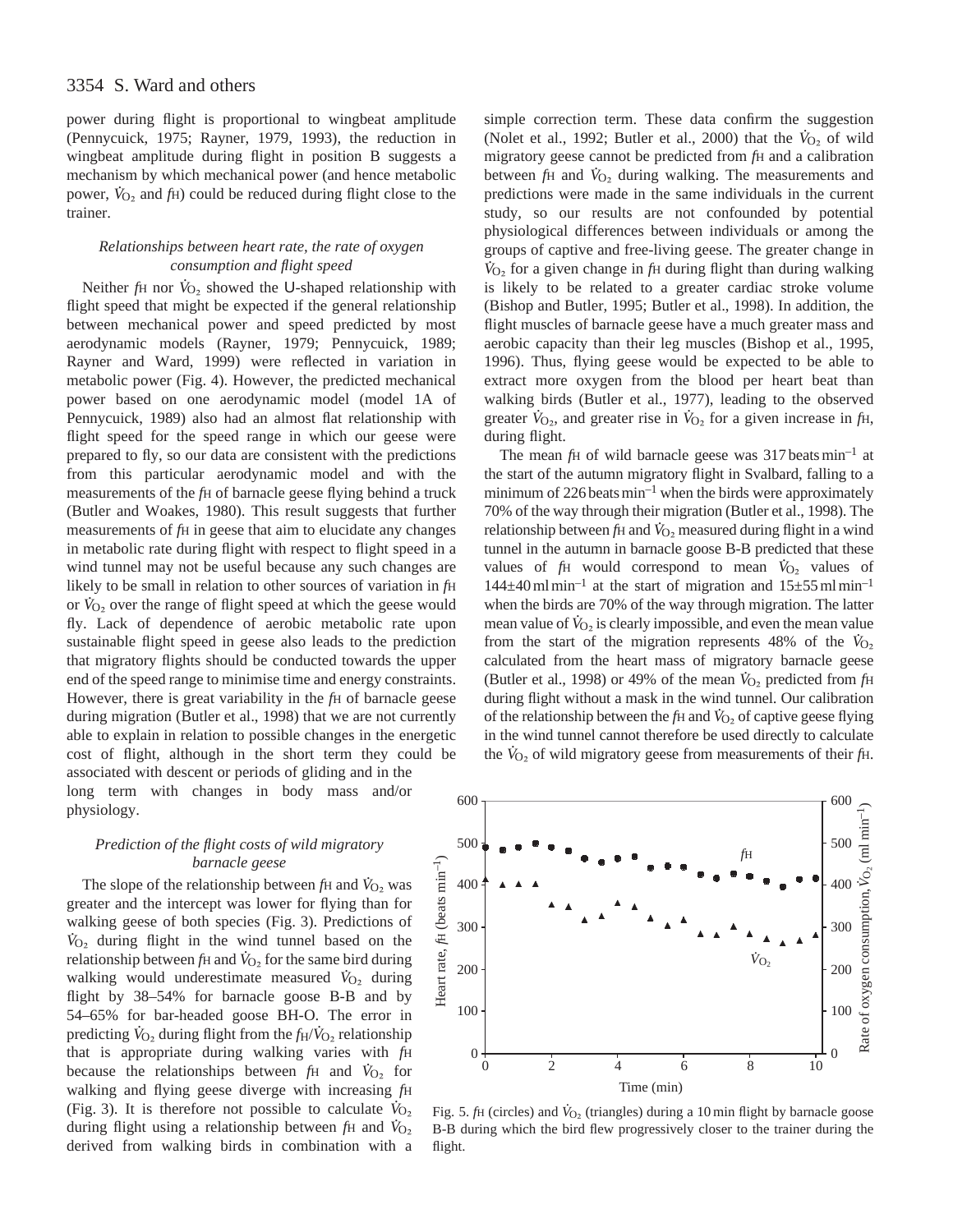We also show (Fig. 5) that the variation in *f*H recorded during migration (Butler et al., 1998) is likely to be related to variation in  $V_{\text{O}_2}$ . Possible reasons for the difference in the relationship between  $\dot{V}_{O_2}$  and  $f_H$  of barnacle geese flown in the wind tunnel and that of their free-living migratory conspecifics are discussed in Bishop et al. (2002).

#### *Comparisons with previous studies*

 $T$ he barnacle geese for which we measured  $\dot{V}_{Q_2}$  during flight in the wind tunnel in the current study  $(1.98\pm0.08 \text{ kg}, N=4)$ were heavier than those for which  $\dot{V}_{O_2}$  was measured during flight in a wind generator  $(1.68 \pm 0.17 \text{ kg}, N=3)$ ; Butler et al., 2000). We therefore expected that  $\dot{V}_{\text{O}_2}$  would be greater for the barnacle geese in the current study  $(438\pm48 \text{ ml min}^{-1}$  compared with  $332\pm9$  ml min<sup>-1</sup> for those flown in the wind generator) since the power required for flight increases with bird mass (Pennycuick, 1975; Rayner, 1988; Kvist et al., 2001). The *V* O∑ of barnacle geese flying in the wind generator without a mask was estimated to be 12% lower than that during flight with a mask by Butler et al. (2000). The current study suggested that  $V_{\text{O}_2}$  was reduced by 21% during flight without a mask. If this revised value for the difference in  $\dot{V}_{O_2}$  between flight by barnacle geese with and without a mask is applied to the birds that flew in the wind generator, their mean  $\hat{V}_{O_2}$  would be  $262$  ml min<sup>-1</sup> or  $158$  ml kg<sup>-1</sup> min<sup>-1</sup> (close to the value of  $168\pm12$  ml kg<sup>-1</sup> min<sup>-1</sup> calculated for barnacle goose B-B in the present study). The *f*H during flight in the wind tunnel without a mask  $(451\pm23$  beats min<sup>-1</sup> in autumn) was higher than that measured in the wind generator  $(378\pm15$  beats min<sup>-1</sup>) but lower than that of barnacle geese trained to fly following a truck  $(512\pm4$  beats min<sup>-1</sup>; Butler and Woakes, 1980).

New technology is stimulating an increasing number of measurements of *f*H in free-living animals, such as the work reported by Bevan et al. (1994, 1995), Butler et al. (1998) and Weimerskirch et al. (2001). However, quantitative interpretation of the data from such studies in terms of the energetic consequences for flying animals is limited unless the correct relationship has been established between *f*H and the rate of energy consumption during flight. Without appropriate calibration of such relationships, the energetic correlates of changes in *f*H during flight cannot be determined. Our data clearly . show that the relationship between  $fH$  and  $V_{O_2}$  during forelimb exercise (i.e. flight) of two species of geese is substantially different from that during hindlimb exercise (i.e. walking), and this is also likely to be the case in other species of flying animal. . In addition, the relationship between  $fH$  and  $\dot{V}_{O_2}$  differs between captive and wild migratory barnacle geese. This is most likely to be due to differences between the physiological condition of captive barnacle geese and their wild migratory conspecifics, but could also be influenced by variation in environmental conditions such as temperature, altitude or turbulence.

We thank Alan Robins and Paul Hayden (EnFlo, University of Surrey) for measuring the wind tunnel turbulence, Guillaume Froget and Jon Green for writing the LabVIEW program and making the respirometry interface box, Alan Gardiner, Peter

Jones and Richard Brown for help looking after the geese, Martin Green for providing information upon the flight speed of migrating barnacle geese, David Morton for advice regarding surgical procedures, Chris Hardman, David Mark, Ian Oliver and staff at CBD Porton Down for technical and logistical support and Pawel Koteja, an anonymous referee and the journal editors for their help in improving earlier versions of the manuscript. This study was funded by the BBSRC.

#### **References**

- **Battley, P. F., Piersma, T., Dietz, M. W., Tang, S. X., Dekinga, A. and Hulsman, K.** (2000). Empirical evidence for differential organ reductions during trans-oceanic bird flight. *Proc. R. Soc. Lond. B* **267**, 191-195.
- **Bevan, R. M., Butler, P. J., Woakes, A. J. and Prince, P. A.** (1995). The energy expenditure of free-ranging black-browed albatrosses. *Phil. Trans. R. Soc. Lond. B* **350**, 119-131.
- **Bevan, R. M., Woakes, A. J., Butler, P. J. and Boyd, I.** (1994). The use of heart rate to estimate oxygen consumption of free-ranging black-browed albatrosses, *Diomedea melanophrys*. *J. Exp. Biol.* **193**, 119-137.
- **Bishop, C. M. and Butler, P. J.** (1995). Physiological modelling of oxygen consumption in birds during flight. *J. Exp. Biol.* **198**, 2153-2163.
- **Bishop, C. M., Butler, P. J., Egginton, S., El Haj, A. J. and Galbrielsen, G. W.** (1995). Development of metabolic enzyme activity in locomotor and cardiac muscles in migratory barnacle geese. *Am. J. Physiol*. **269**, R64-R72.
- **Bishop, C. M., Butler, P. J., El Haj, A. J., Egginton, S. and Loonen, M. J. J. E.** (1996). The morphological development of the locomotor and cardiac muscles of the migratory barnacle goose (*Branta leucopsis*). *J. Zool., Lond*. **239**, 1-15.
- **Bishop, C. M., Ward, S., Woakes, A. J. and Butler, P. J.** (2002). The energetics of barnacle geese (*Branta leucopsis*) flying in captive and wild conditions. *Comp. Biochem. Physiol. A* **133**, 225-237.
- **Brody, S.** (1945). *Bioenergetics and Growth.* New York: Reinhold.
- **Bryant, D. M.** (1997). Energy expenditure in wild birds. *Proc. Nutr. Soc*. **56**, 1025-1039.
- **Butler, P. J. and Bishop, C. M.** (2000). Flight. In *Sturkie's Avian Physiology* (ed. G. C. Whittow), pp. 391-436. London: Academic Press.
- Butler, P. J., West, N. H. and Jones, D. R. (1977). Respiratory and cardiovascular responses of the pigeon to sustained, level flight in a wind tunnel. *J. Exp. Biol.* **71**, 7-26.
- **Butler, P. J. and Woakes, A. J.** (1980). Heart rate, respiratory frequency and wing beat frequency of free flying barnacle geese *Branta leucopsis. J. Exp. Biol.* **85**, 213-226.
- **Butler, P. J., Woakes, A. J., Bevan, R. M. and Stephenson, R.** (2000). Heart rate and rate of oxygen consumption during flight of the barnacle goose, *Branta leucopsis. Comp. Biochem. Physiol*. **126A**, 379-385.
- **Butler, P. J., Woakes, A. J. and Bishop, C. M.** (1998). Behaviour and physiology of Svalbard barnacle geese, *Branta leucopsis*, during their autumn migration. *J. Avian Biol*. **29**, 536-545.
- **Calder, W. A. and King, J. R.** (1974). Thermal and caloric relations of birds. In *Avian Biolog*y, vol. 4 (ed. D. S. Farner and J. R. King), pp. 259-413. New York: Academic Press.
- **Carmi, N., Pinshow, B., Porter, W. P. and Jaeger, J.** (1992). Water and energy limitations on flight duration in small migrating birds. *Auk* **109**, 268- 276.
- **Dial, K. P., Biewener, A. A., Tobalske, B. W. and Warrick, D. R.** (1997). Mechanical power output of bird flight. *Nature* **390**, 67-70.
- Fedak, M. A., Rome, L. and Seerherman, H. J. (1981). One-step N<sub>2</sub>-dilution technique for calibrating open-circuit *V*<sub>O2</sub> measuring systems. *J. Appl. Physiol*. **51**, 772-776.
- **Gessaman, J. A. and Nagy, K. A.** (1988). Transmitter loads affect the flight speed and metabolism of homing pigeons. *Condor* **90**, 662-668.
- **Hedenström, A. and Alerstam, T.** (1995). Optimal flight speed of birds. Phil. Trans. R. Soc. Lond. *B* **348**, 471-487.
- **Hedenström, A. and Alerstam, T.** (1997). Optimum fuel loads in migratory birds: distinguishing between time and energy minimisation. *J. Theor. Biol*. **189**, 227-234.
- **Klaassen, M.** (1995). Water and energy limitations on flight range. *Auk* **122**, 260-262.
- **Klaassen, M.** (1996). Metabolic constraints on long-distance migration in birds. *J. Exp. Biol.* **199**, 57-64.